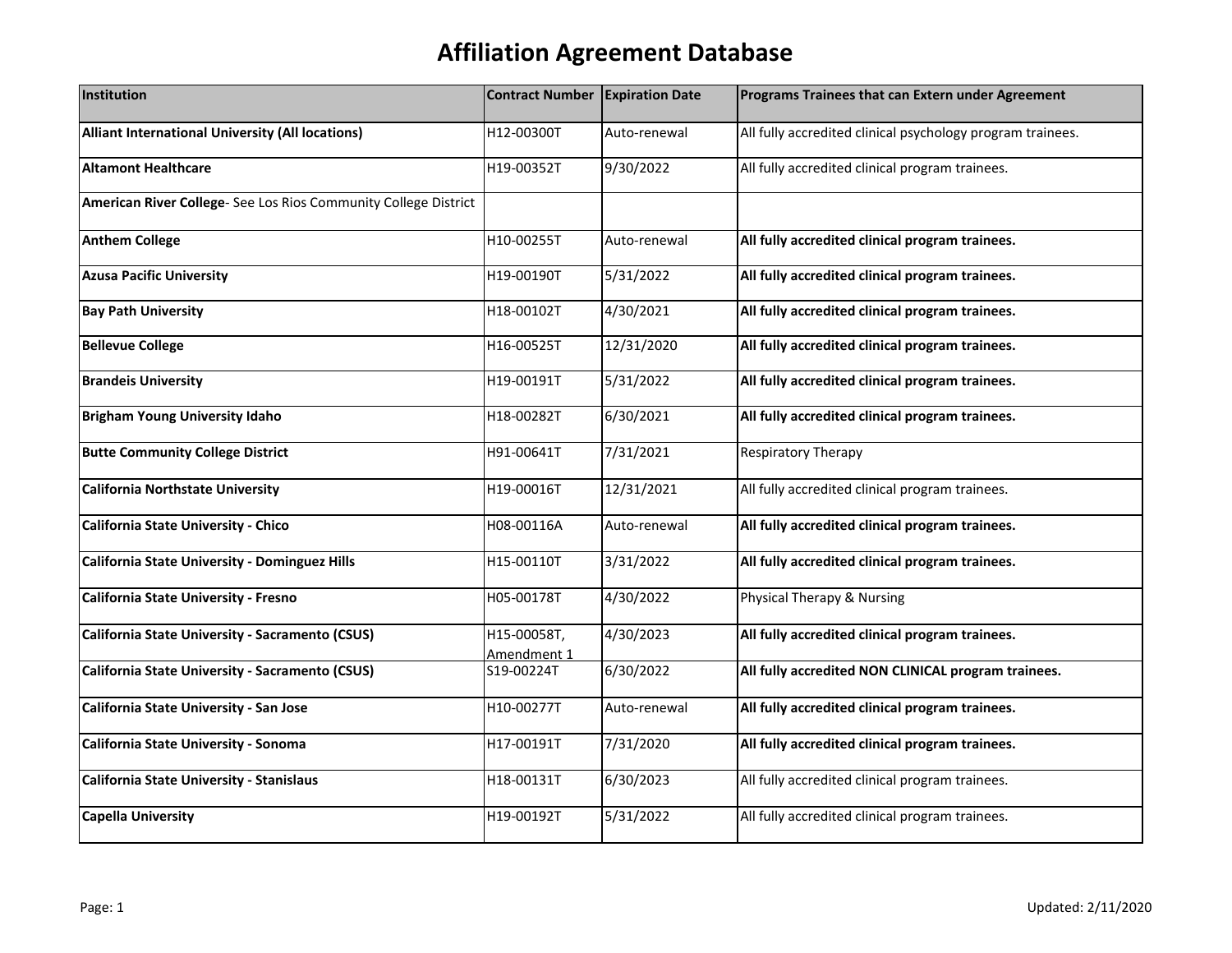| H10-00268T | Auto-renewal | All fully accredited clinical program trainees.                |
|------------|--------------|----------------------------------------------------------------|
| H17-00209T | 5/31/2021    | All fully accredited clinical program trainees.                |
|            |              |                                                                |
|            |              |                                                                |
|            |              | All fully accredited clinical program trainees.                |
| H12-00183T | 7/31/2021    | <b>Physical Therapist</b>                                      |
|            |              |                                                                |
| H19-00404T | 9/30/2022    | All fully accredited clinical program trainees.                |
| H15-00141T | 7/7/2020     | All fully accredited clinical program trainees.                |
| H18-00171T | 31/5/2021    | All fully accredited clinical program trainees.                |
|            |              |                                                                |
|            |              |                                                                |
| H18-00285T | 2/28/2023    | All fully accredited clinical program trainees.                |
| H11-00273T | Auto-renewal | All fully accredited clinical program trainees.                |
| H14-00389T | Auto-renewal | All fully accredited clinical program trainees.                |
| S17-00194T | 7/31/2021    | HSU California Institute for Regenerative Medicine Bridges 2.0 |
|            |              | (Stem Cell Research) Program.                                  |
| H09-00126T | 4/30/2022    | <b>Respiratory Therapy</b>                                     |
| H16-00184T | 6/30/2022    | All fully accredited clinical program trainees.                |
| S10-00118A | Auto-renewal | All fully accredited clinical program trainees.                |
| H04-00007  | Auto-renewal | Diagnostic Medical Sonography Program & Nuclear Medicine       |
| H19-00427T | 12/31/2022   | All fully accredited clinical program trainees.                |
| H18-00457T | 9/14/2022    | All fully accredited clinical program trainees.                |
| H17-00290T | 7/31/2020    | All fully accredited clinical program trainees.                |
|            | H19-00193T   | 5/31/2022                                                      |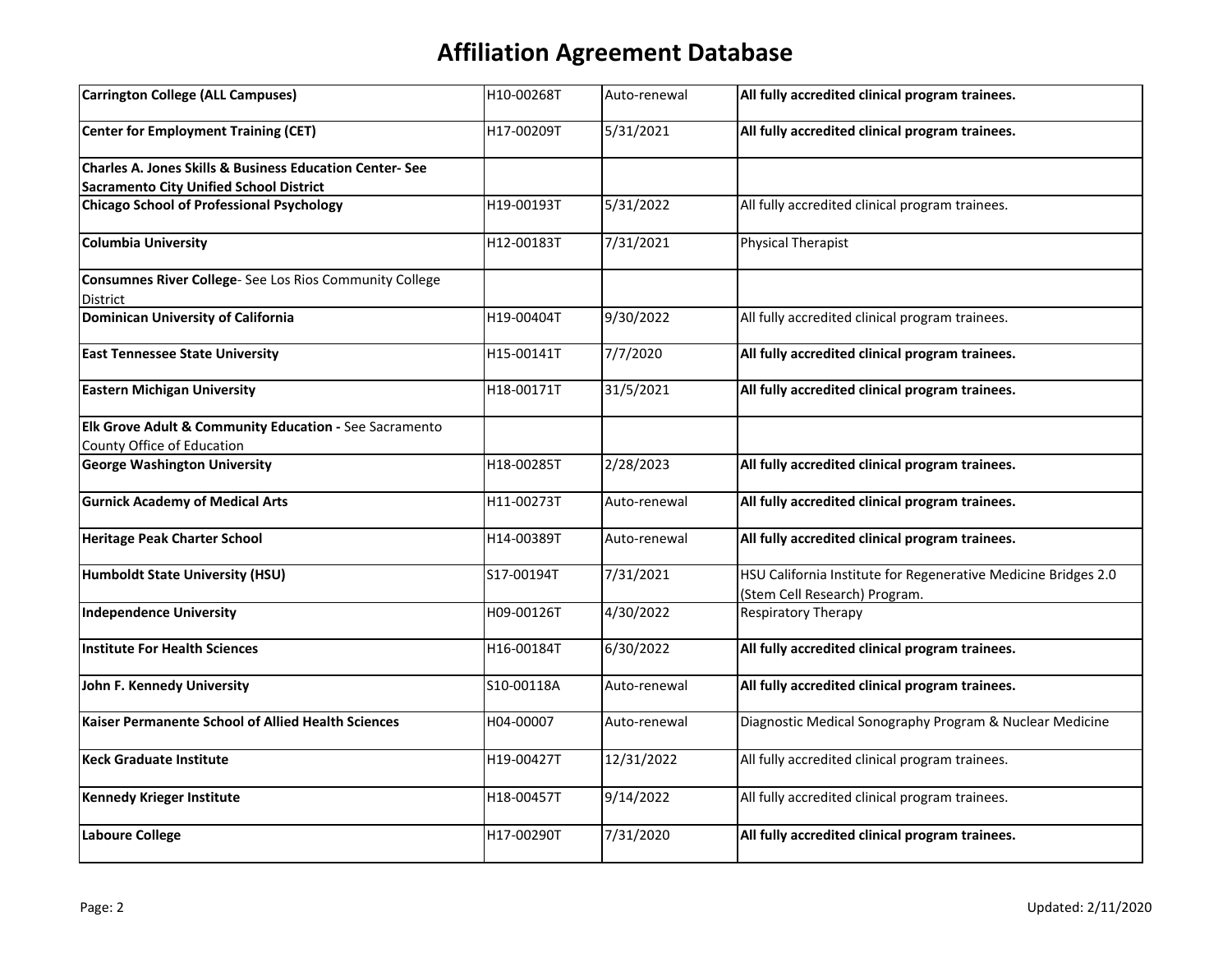| Loma Linda University                                                     | H14-00007T  | Auto-renewal | All fully accredited clinical program trainees in the                                                |
|---------------------------------------------------------------------------|-------------|--------------|------------------------------------------------------------------------------------------------------|
|                                                                           |             |              | School of Behavioral Health.                                                                         |
| Los Rios Community College District                                       | H09-00277T  | Auto-renewal | All fully accredited clinical program trainees.                                                      |
| MGH Institute of Health Professionals                                     | H18-00412T  | 12/18/2020   | All fully accredited clinical program trainees.                                                      |
| Middlebury Institute of International Studies at Montery (MIIS)           | H15-00215T  | 5/31/2021    | Language Translation and Interpretation Students only                                                |
| <b>Midwestern University</b>                                              | H17-00469T  | 12/31/2020   | All fully accredited clinical program trainees.                                                      |
| <b>Mills College</b>                                                      | H17-00247T  | 6/30/2020    | All fully accredited clinical program trainees                                                       |
| MTI College of Business and Technology                                    | H09-00202T  | Auto-renewal | Medical Assistants & Phlebotomy Technicians                                                          |
| <b>Napa Valley College</b>                                                | H17-00158T  | 6/30/2020    | All fully accredited program trainees.                                                               |
| <b>National Career Education</b>                                          | H05-00099A  | 4/30/2022    | All fully accredited program trainees.                                                               |
| <b>National University</b>                                                | H10-00383T  | Auto-renewal | All fully accredited clinical program trainees.                                                      |
| <b>Newbridge College</b>                                                  | H11-00069T  | Auto-renewal | All fully accredited clinical program trainees.                                                      |
| <b>Northern Arizona University</b>                                        | H18-00112T  | 8/31/2022    | All fully accredited clinical program trainees.                                                      |
| <b>Notre Dame de Namur University</b>                                     | H16-00506T  | 12/31/2022   | All fully accredited clinical program trainees.                                                      |
| <b>Oregon Institute of Technology</b>                                     | H02-01327A  | 6/30/2022    | Nuclear Med Tech, Diagnostic Medical Sonography, Radiologic<br>Science Technology, Echocardiography, |
| <b>Pacific University</b>                                                 | H09-00350T  | 11/30/2019   | <b>Occupational Therapy</b>                                                                          |
| <b>Placer County Office of Education (ROP)</b>                            | H07-00009T  | 1/31/2020    | ROP program trainees                                                                                 |
| <b>Purdue University</b>                                                  | H17-00458T  | 5/31/2022    | All fully accredited clinical program trainees.                                                      |
| Sacramento City College-See Los Rios Community College                    |             |              |                                                                                                      |
| <b>District</b>                                                           |             |              |                                                                                                      |
| <b>Sacramento City Unified School District</b>                            | H00-01023-A | 6/30/2022    | Medical Terminology, Administrative assisting, Clinical                                              |
|                                                                           |             |              | assisting/phlebotomy, Medical Records Techs,                                                         |
| Sacramento County Office of Education - Elk Grove USD and San<br>Juan USD | H10-00073T  | Auto-renewal | All Career Technical Education Occupational Program Trainees.                                        |
| Saint Mary-of-the-Woods College                                           | H18-00170T  | 5/31/2021    | All fully accredited clinical program trainees.                                                      |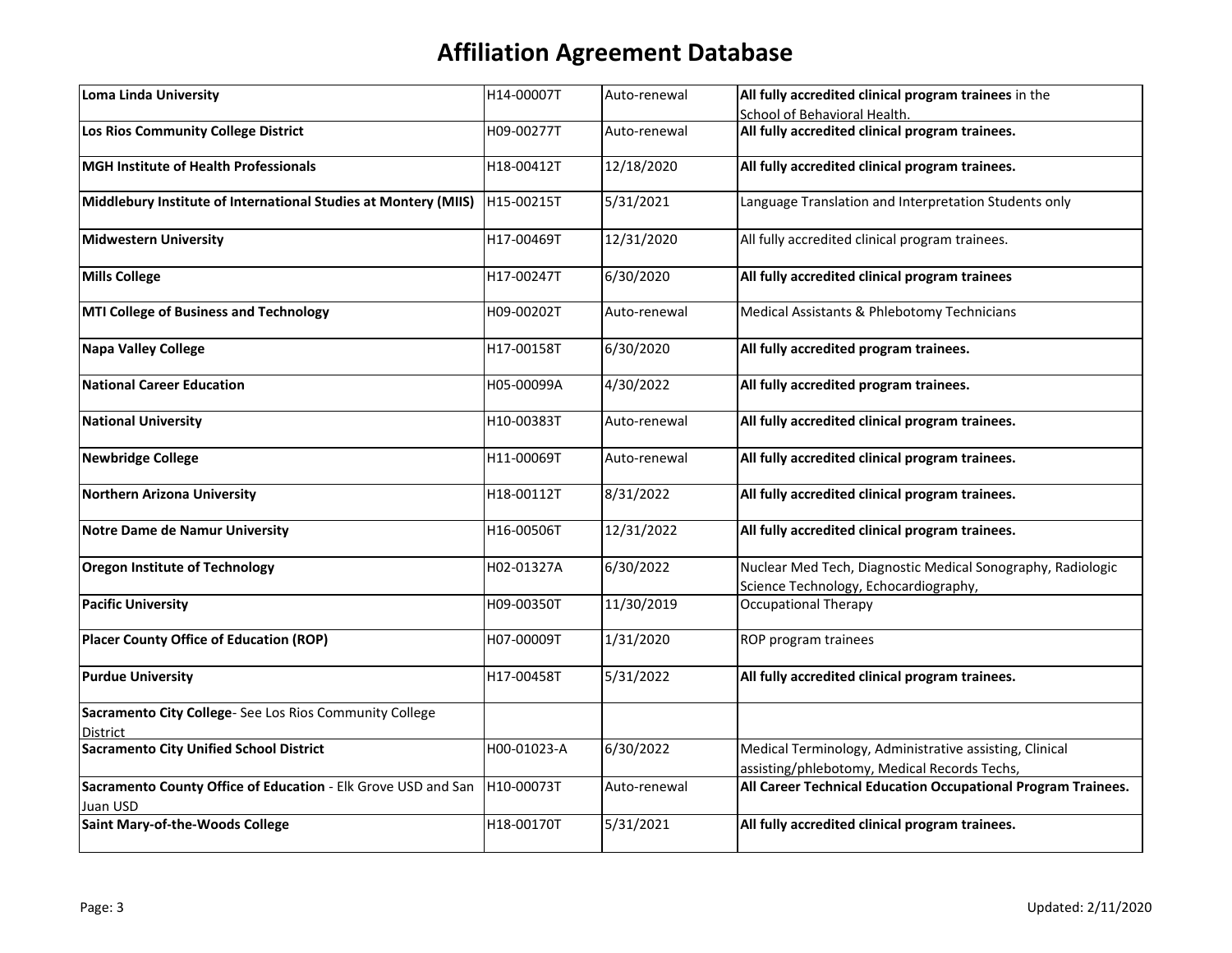| <b>Samuel Meritt College</b>              | H09-00201T | 10/9/2019    | All fully accredited clinical program trainees.            |
|-------------------------------------------|------------|--------------|------------------------------------------------------------|
| <b>Samuel Meritt University</b>           | H09-00201T | 09/30/22     | All fully accredited clinical program trainees.            |
| <b>San Joaquin Valley College</b>         | H06-00137T | Auto-renewal | All fully accredited clinical program trainees.            |
| <b>Saybrook University</b>                | H16-00264T | 6/30/2019    | All fully accredited clinical program trainees.            |
| <b>Seattle University</b>                 | H09-00329  | Auto-renewal | Ultrasound                                                 |
| <b>St. Catherine University</b>           | H1800284T  | 12/31/2021   | All fully accredited clinical program trainees.            |
| Southwestern Oklahoma State University    | H19-00428T | 12/31/2022   | All fully accredited clinical program trainees.            |
| <b>Stanford University</b>                | S17-11883T | 4/30/2021    | Human Genetics and Genetic Counseling Program trainees     |
| <b>Unitek College</b>                     | H17-00275T | 7/31/2020    | All fully accredited clinical program trainees.            |
| Universitat der Bundeswehr Munchen        | H19-00087T | 12/31/2022   | All fully accredited clinical program trainees.            |
| <b>University of La Verne</b>             | H16-00507T | 12/31/2022   | All fully accredited clinical program trainees.            |
| <b>University of Phoenix</b>              | H09-00267T | Auto-renewal | Master's level MFT Counseling Students (Trainees)          |
| <b>University of San Francisco</b>        | H05-00271T | 11/30/21     | Marriage & Family Therapy                                  |
| University of Southern California (USC)   | H94-04662T | Auto-renewal | Physical Therapy & Occupational Therapy                    |
| <b>University of St. Augustine</b>        | H10-00391T | Auto-renewal | All fully accredited clinical program trainees.            |
| <b>University of Kansas</b>               | H19-00085T | 12/31/2022   | All fully accredited clinical program trainees.            |
| University of North Carolina at Charlotte | H19-00241T | 7/31/2022    | All fully accredited clinical program trainees.            |
| <b>University of the Pacific</b>          | S17-00013T | 6/30/2022    | All fully accredited clinical program trainees.            |
| <b>University of Texas at El Paso</b>     | H18-00283T | 12/31/2021   | All fully accredited clinical program trainees.            |
| <b>University of Washington</b>           | H13-00067T | Auto-renewal | All fully accredited clinical program trainees.            |
| <b>Washington University in St. Louis</b> | H13-00068T | Auto-renewal | Audiology, Physical Therapy, Occupational Therapy programs |